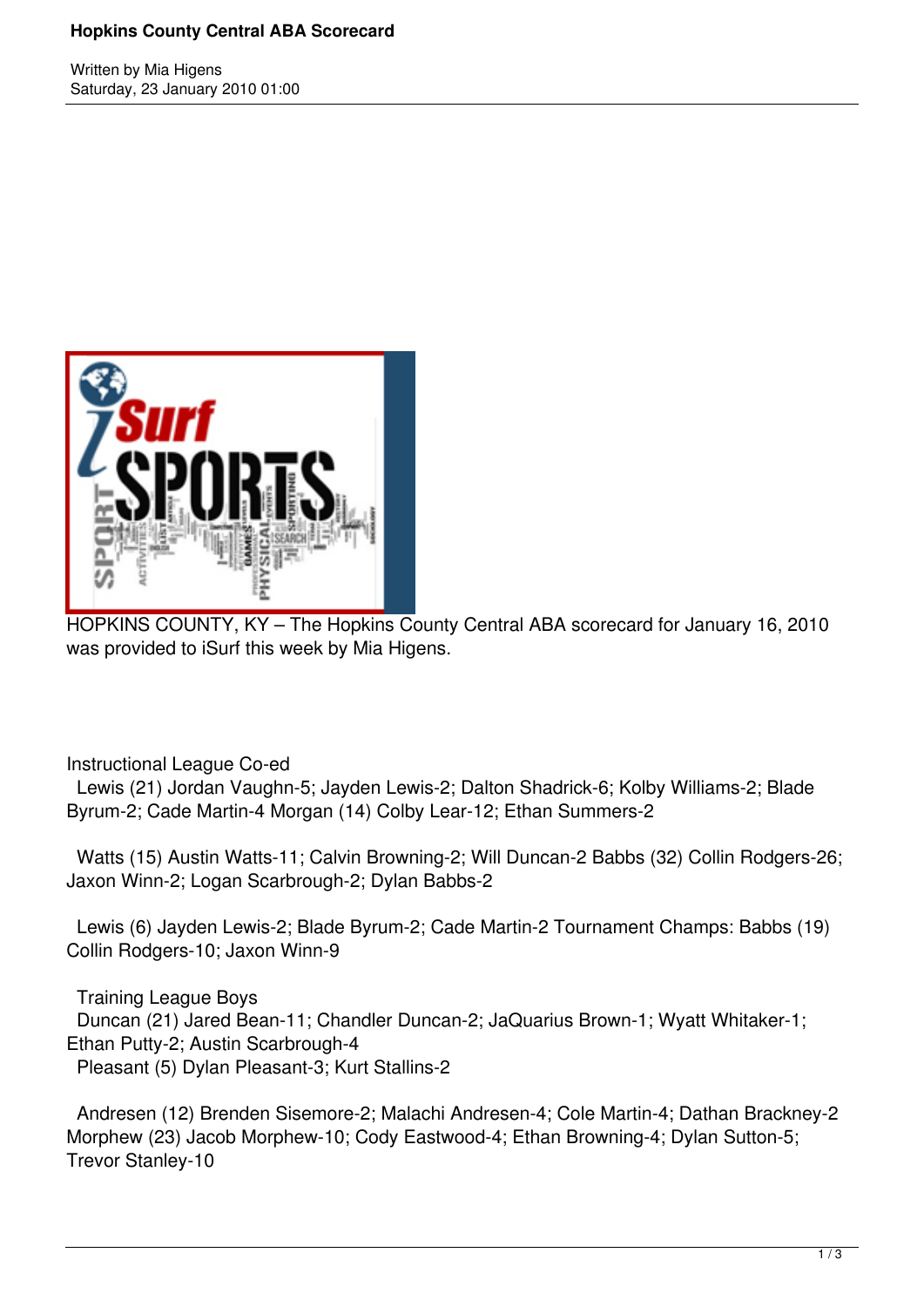#### **Hopkins County Central ABA Scorecard**

Written by Mia Higens Saturday, 23 January 2010 01:00

 Tournament Champs: Duncan (21) Jared Bean-10; Chandler Duncan-5; Ethan Putty-6 Morphew (16) Jacob Morphew-6; Dylan Sutton-4; Trevor Stanley-6

## Training/JV League Girls

 Tournament Champs: Hughes (24) Rickara Hughes-16; Krisann Duttus-3; Keira James-3; Jayda Perkins-2 Stevens (18) Hayley Forbes-4; Brittney Medlen-10; Destiny Martin-2; Hannah Stevens-2

## JV League Boys

 Tournament Champs: Crist (30) Chandler Crist-12; Trace Gunn-1; Evan Williams-9; Austin Orange-8 Watts (29) Jacob Watts-11; Marvin Willis-4; Dustin Harris-2; Michael Higens-5; Hunter Offutt-7

 Varsity Boys-Regular Season Game January 15th Slaton (31) Tyler Thorpe-18; Zach Thorpe-4; Jeremiah Adams-7; Zeph Laster-2 Cavanaugh (33) Reid Scott-19; Trevis Bell-6; Chris Sherman-4; Brian Lucas-2; Bo Smith-2

 Smith (11) Connor Smith-5; Keenan Camplin-4; B Smith-2 Keith (60) Jacob Browning-24; Shelby Myers-18; Brock Keith-4; Deondray Brewster-8; Cody Johnson-2;

 Varsity Boys-Regular Season Game January 16th Slaton (25) Tyler Thorpe-20; Zach Thorpe-1; Jacob Adams-2; Zeph Laster-2 Keith (51) Jacob Browning-26; Shelby Myers-14; Cody Johnson-4; Deondray Brewster-7

 Smith (42) Dakota Wallace-2; Dillan Coakley-17; Keenan Camplin-7; Codie Lahr-16 Cavanaugh (48) Reid Scott-34; Trevis Bell-14

Varsity Boys-Tournament Games

 Cavanaugh (26) Reid Scott-18; Trevis Bell-4; Chris Sherman-3; Brian Lucas-1 Slaton (31) Zach Thorpe-15; Tyler Thorpe-16

 Keith (35) Jacob Browning-18; Shelby Myers-11; Deondray Brewster-2; Cody Johnson-4 Smith (22) Keenan Camplin-10; Dillan Coakley-6; Codie Lahr-4; Justice Menser-2

 Information provided to iSurf by Mia Higens Posted by Karen Orange - iSurf News